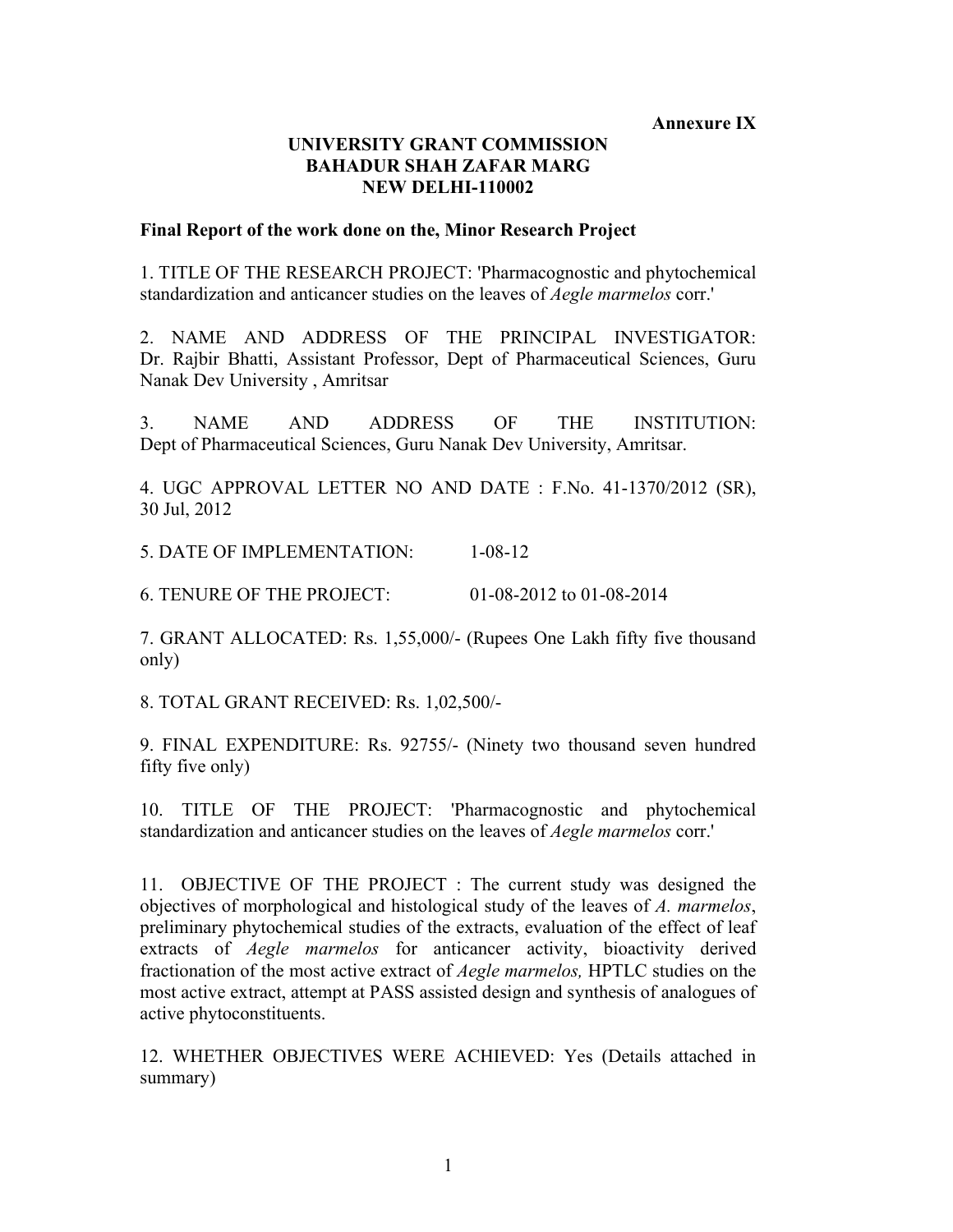13. ACHEIVEMENTS FROM THE PROJECT: The project was helpful in establishing the pharmacognostic parameters of *Aegle marmelos* leaves. The grant helped in completing the Ph.D. of the PI. One research paper (attached). Bhatti R, Singh J, Saxena AK, Suri N, Ishar MPS. (2013). Pharmacognostic standardization and antiproliferative activity of Aeglemarmelos (L.) Correa leaves in various human cancer cell lines. **Indian Journal of Pharmaceutical Sciences** 75(6):628-634 [**Impact factor: 0.762]** has been published. Additionally, one presentation made in 100<sup>th</sup> Indian Science Congress at University of Calcutta, Kolkatta from Jan 3-7, 2013.

14. SUMMARY OF THE PROJECT: Attached herewith

15. CONTRIBUTION TO THE SOCIETY: The project was helpful in establishing the pharmacognostic parameters of *Aegle marmelos* leaves. *Aegle marmelos* is a well documented medicinal plant and also used in Ayurvedic formulations such as chavanparash. The project was undertaken to establish the pharmacognostic characteristics of the leaves of the plant and carrying out antiproliferative studies on its extract. The ethanol extract and chloroform extract of the plant were found to have appreciable anti-cancer activity when tested on cancer cell lines. The results of the plant may be useful in carrying out further studies. One paper was published in the **Indian Journal of Pharmaceutical Sciences**.

16. WHETHER ANY PH.D ENROLLED/PRODUCED OUT OF THE PROJECT: Research proposal helped in completing the Ph.D. of the PI and Ph.D. was awarded by Guru Nanak Dev University, Amritsar in May 2015.

17. NO. OF PUBLICATIONS OUT OF THE PROJECT: **01** (attached) Poster presentation: **01** (National, Indian Science Congress)

Signature of the PI Registrar

Guru Nanak Dev University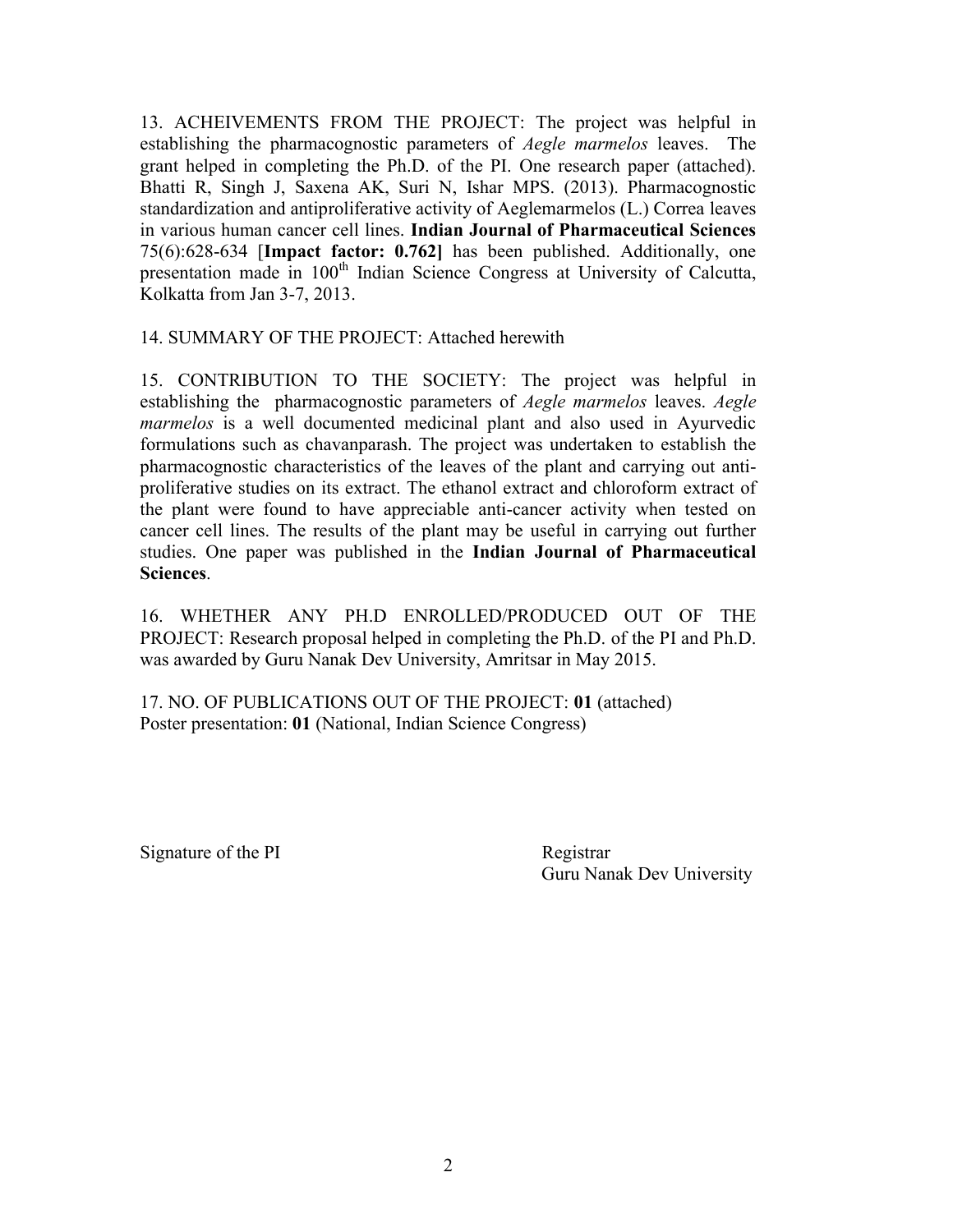# **UGC MINOR PROJECT REPORT SUMMARY**

**Title:** Pharmacognostic and phytochemical standardization and anticancer studies on the leaves of *Aegle marmelos* corr.

**Principal Investigator:** Rajbir Bhatti, Assistant Professor, Department of Pharmaceutical Sciences, Guru Nanak Dev University, Amritsar

#### **Introduction:**

*Aegle marmelos* (L.) Correa (Rutaceae) is a medicinal plant indigenous to Asia and is widely grown in the Indian sub-continent. The plant has been explored for a range of therapeutic activities including anti-hyperglycemic, lipid lowering, radioprotective and antimicrobial action. Cancer is prevalent in epidemic proportions world wide. The clinical management of cancer has seen a revolutionary change in the past decades and this has led to drastic improvement in the prognosis of cancer. However, the side effects of the currently available chemotherapeutic agents have led to a renewed interest in alternative medicines so as to provide an integrative strategy in cancer management. The hypothesis of synergy has been proposed to make the plant derived medicines as adjuvant or alternatives in managing chronic ailments such as cancer as the wide array of naturally occurring combinations of phytoconstituents on one hand kills the cancer cells and on the other hand provides nourishment to the surviving cells thereby reducing cancer cachexia. Furthermore, the availability of highly advanced techniques available for characterization and isolation of phytocontituents have made them appealing sources of new drugs. (Jesse *et al*., 2009). Taking into consideration, the huge potential of plant medicines, the World Health organization has outlined guidelines for the standardization of plant medicines. Literature reveals that useful criteria for identifying and authenticating a plant drug may be established by pharmacognostic standardization. Also, these parameters are helpful in the quality control of plant drugs (Bhaskar & Balakrishnan, 2010; Reddy et al., 1999; Srivastava et al., 2004, 2006).

3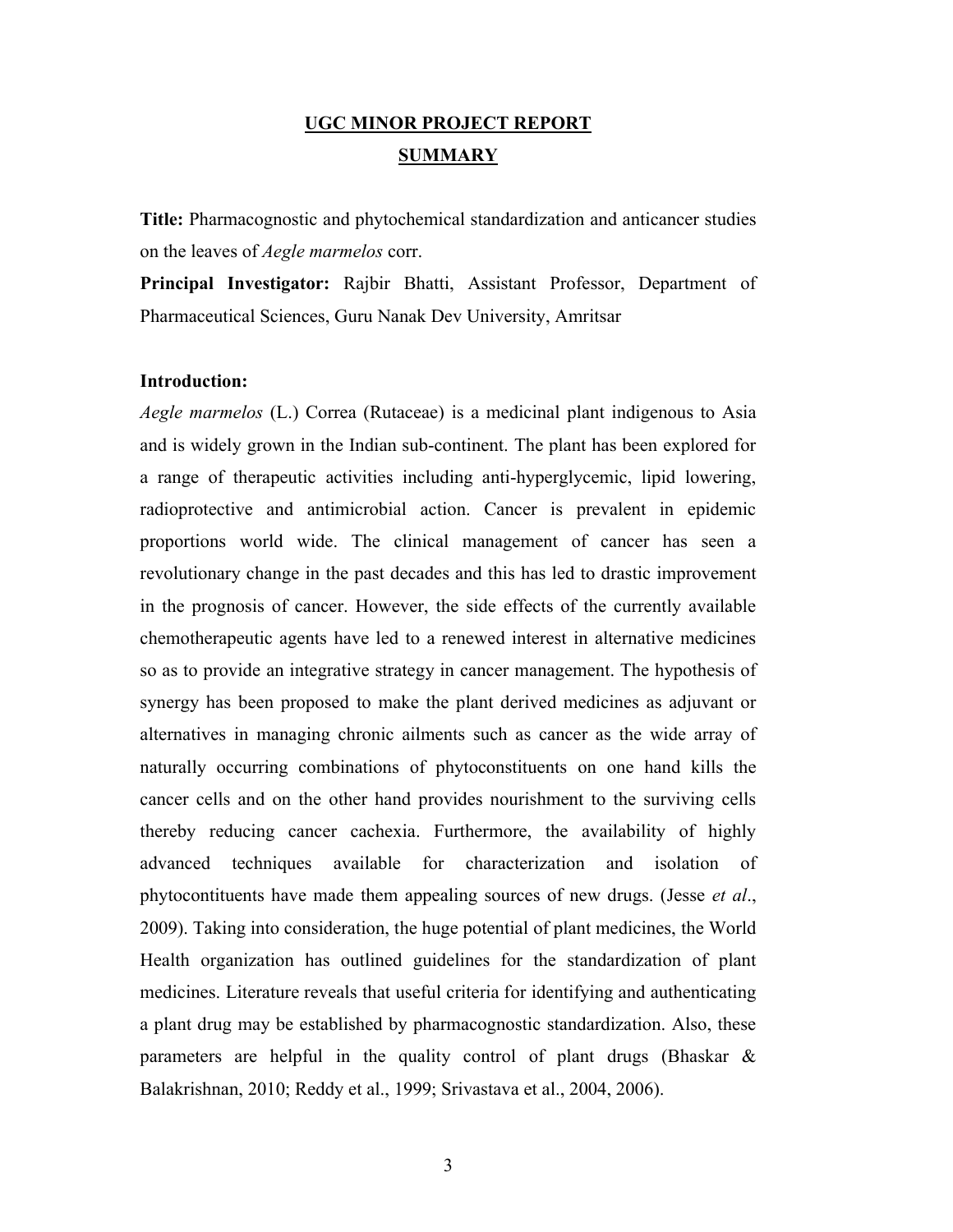### **Objectives:**

The current study was designed the objectives of morphological and histological study of the leaves of *A. marmelos*, preliminary phytochemical studies of the extracts, evaluation of the effect of leaf extracts of *Aegle marmelos* for anticancer activity, bioactivity derived fractionation of the most active extract of *Aegle marmelos,* HPTLC studies on the most active extract, attempt at PASS assisted design and synthesis of analogues of active phytoconstituents.

#### **Materials and methods:**

Soxhlet extraction of the leaves was carried out using hexane, petroleum ether, chloroform and ethanol extracts of the shade dried leaves. The extracts were subjected to tests fo phytochemical characterization. Evaluation of anti-cancer activity was carried out using six human cancer cell lines including colon (CoLo-05), ovary (IGR-OV-1), lung (A-549), leukemia (THP-1), prostrate (PC3), and breast (MCF-7) cancer cell lines. Column chromatography of the most active extract was carried out for the purpose of bioactivity derived fractionation.

PASS assisted design: Two analogues of imperatorin were synthesized. 9-(4- Bromo-phenyl)-4-methyl-furo[2,3-*h*]chromen-2-one was synthesized by the following procedure. Acetophenone (0.05 M) dissolved in glacial acetic acid (20 ml) was taken and bromine (0.05 M) in acetic acid was slowly added with constant stirring in cool condition. The reaction mixture was then heated on water bath. When the colored lightened to straw yellow, the reaction was brought to room temperature and then added to ice cold water. The precipitate was obtained. It was filtered and recrystallized from ethanol. 7-Hydroxy-4-methyl coumarin was synthesized by dissolving resorcinol (0.18M) in ethyl acetoacetate (0.18 M) at 15<sup> $\degree$ </sup>C. conc. H<sub>2</sub>SO<sub>4</sub> was added dropwise over 30 min with constant stirring. The precipitate so obtained was filtered and recrystrallized from methanol as cream colored needles. However, the analogues so synthesized did not show anticancer activity in cell lines.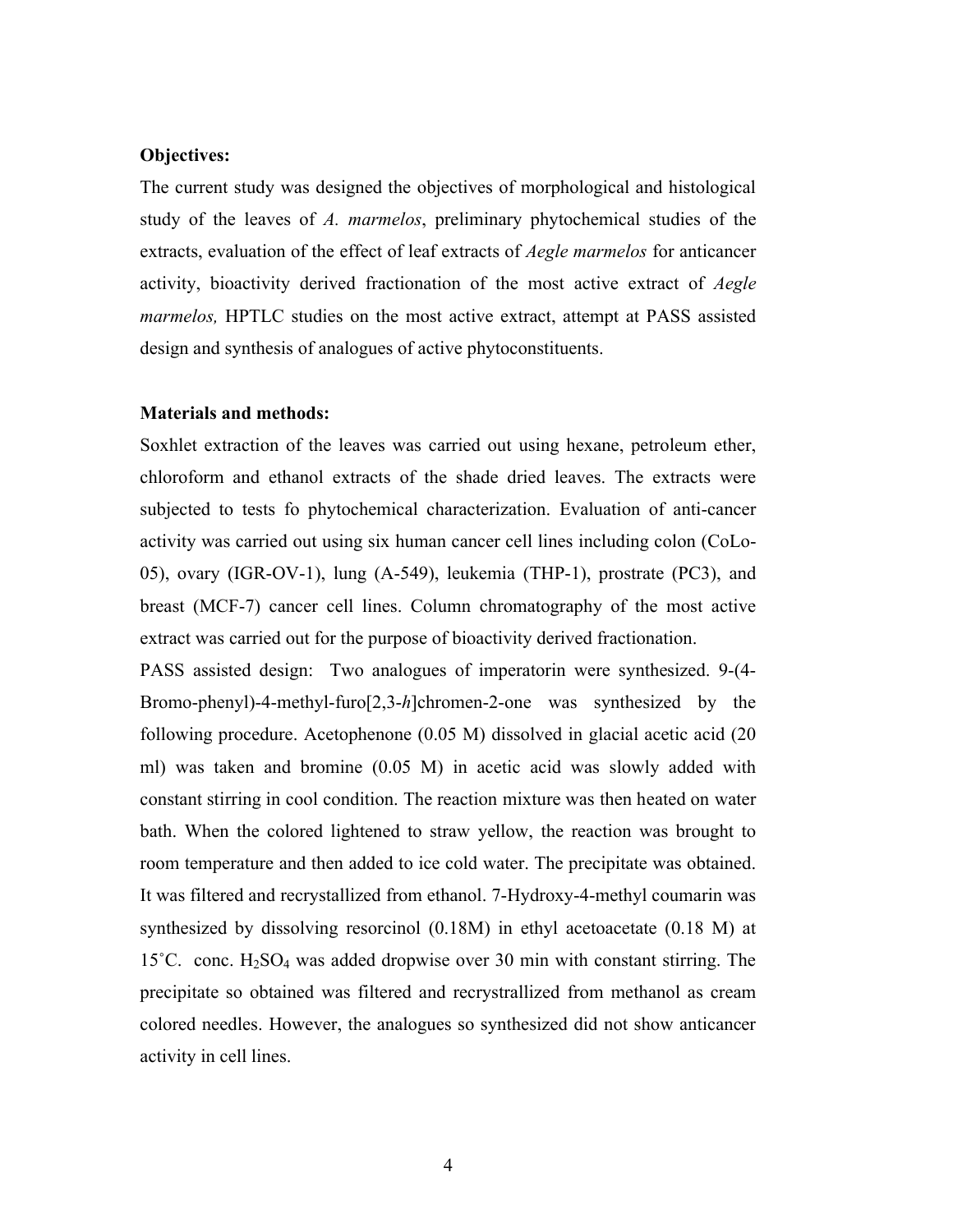### **Results and discussion:**

The pharmacognostic standardisatrion was carried out and the morphological and microscopic features of the leaves of *Aegle marmelos* were undertaken. Preliminary phytochemical analysis revealed the presence of terpenoids, coumarins, alkaloids and anthraquinones in the ethanol and chloroform extract. The hexane and petroleum ether extract was found to contain tannins, terpenoids and reducing sugars. Maximal anti-proliferative activity was evident in the ethanol extract (AME) which showed maximum inhibition of 69% in colon and breast carcinoma cell lines at a dose of 100  $\mu$ g mL<sup>-1</sup>. The AME yielded five major fractions in column chromatography of which only three were found to be bioactive. The  $IC_{50}$  of AME-2, AME-4 and AME-5 leukemia cell line was found to be 12.5, 86.2 and  $> 100 \mu g \text{ mL}^{-1}$  respectively. The high pressure thin layer chromatography of the most active fraction revealed the presence of furanocoumarin imperatorin.

### **Conclusions:**

The study established the histological features of the leaves of *A. marmelos.* Phytochemical analysis led to the presence of alkaloids, anthraquinones, coumarins, glycosides, tannins, triterpenoids etc. in the most active i.e. ethanol extract of the leaves. Column chromatography was carried out to obtain five fractions (AME-1, AME-2, AME-3, AME-4 and AME-5) out of which only three were found to be bioactive. Maximum activity was evident against leukemia cell line and IC<sub>50</sub> values of 12.5, 86.2 and  $> 100 \mu M$  respectively were obtained for AME-2, AME-4 and AME-5. The furanocoumarin imperatorin was identified in the HPTLC of AME-2.